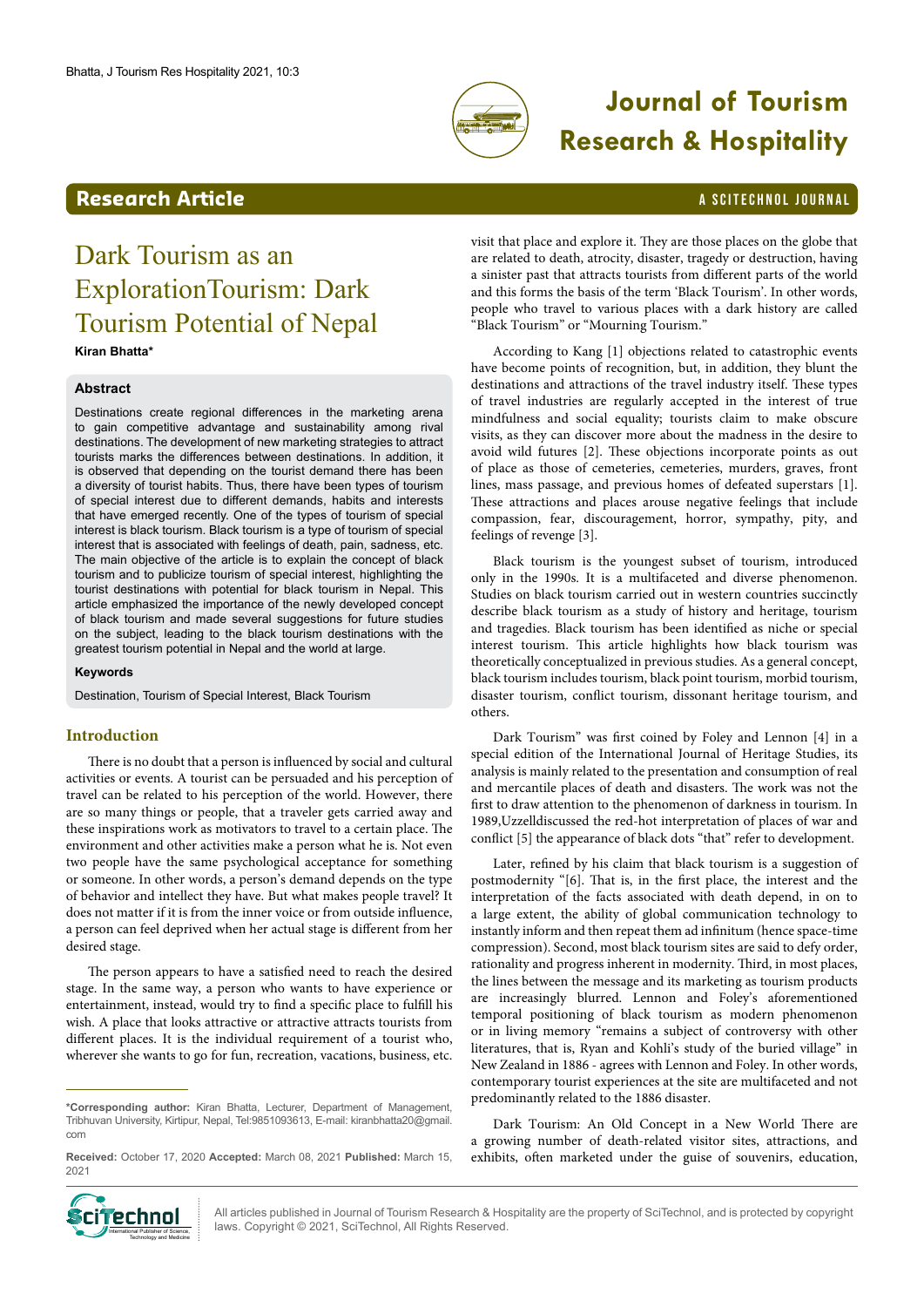and / or entertainment, attracting people eager to consume real and mercantile Death. In fact, traveling to places of death, disaster and macabre is becoming a pervasive cultural activity in contemporary society. From enjoying family picnics at battle sites in northern France or buying genocide souvenirs at Ground Zero, to allowing school children to live past lives of unhappy prisoners at Bodmin Prison, they are all illustrations of the seemingly macabre. Consequently, the term "black tourism" (also known by the strange label "tanaturismo") has entered academic discourse and the language of the media. Essentially, black tourism refers to visits, whether intentional or unintentional, to purpose / no-purpose places that offer a presentation of death or suffering as their reason for being.

With death and suffering at the center of the gladiatorial product, and its avid consumption by raucous spectators, the Roman Coliseum can be considered one of the first obscure tourist attractions. Other precursors of black tourism, and before the democratization of travel, can be seen in public executions from medieval times to the 19th century. As public spectacles, the executions served as visible reminders of deterrence and retaliation. However, with the advent of more formalized arrangements to accommodate visiting peepers, public executions increasingly took on the characteristics of a spectator event.

In fact, execution sites like Tyburn boasted of having specially built bleachers to offer better views for viewing the condemned data. Along the same lines, this fascination with "another death" can be seen in the supposedly first guided tour of England, in which in 1838 a train tour of Cornwall led to the hanging of two convicted murderers [7]. Other early examples of black tourism can be found on guided tours of the Victorian morgue, in Madame Tussaud's Chamber of Horrors exhibition, or in the "houses of correction" where galleries were built to accommodate visitors who they paid for and witnessed the flogging as a recreational activity. However, nowadays, black tourism manifests itself in various forms and subsets.

This includes Holocaust tourism (Tunbridge and Ashworth;Lennon and Foley) [8,6], battlefield tourism (Henderson) [9], cemeteries and places of detention (Seaton)[10], slavery heritage (Dann and Seaton)[11], celebrity death places (Alderman)[12], and prison tourism [13]. However, it is only recently that black tourism, in all its manifestations and shades, has become widespread and apparently more popular. Although it is not clear if the proliferation of black tourism is due to an increase in the offer of attractions and places, or if consumers are increasingly demanding of the macabre, inspired by the media or not, death in tourist form it is a growing feature of the contemporary landscape.

It is this demand for the black tourism product and the motivation behind it that is of fundamental importance. While there is a clear need for a much more comprehensive exploration of the motivations for black tourism, both in general and in micro-populations, some esp has already been done.

The point of this examination is to decide the dim the travel industry capability of Turkey. To this end, first we audited the related issues and papers with dull the travel industry. At that point, Turkey's significant and potential dull the travel industry locales were distinguished in the exploration. As per dull the travel industry capability of Turkey a few suggestions was given. Additionally, in this paper, the significance of as of late building up an idea of dim the travel industry has been stressed and different proposals have been made for future investigations.

Dark Tourism involves traveling to places that have encountered, or are associated with, death, disaster, depravity, misfortune, and the macabre. The concept of Dark Tourism is not new. The element of "darkness" in this type of tourism is mostly derived from historical events, such as wars. Other examples include disasters, paranormal sightings, bizarre rituals, and other tragedies. In recent times, Dark Tourism has witnessed rising popularity, particularly within Western travelers. It is thus not uncommon to find several Dark Tourism sites in Europe and North America. Dark Tourism sites are home to various historical events and visitors are drawn to such places tourists' attraction to death, misfortune, and macabre themes has transformed Dark Tourism into a growing area of visitor interest. This research first aims to explore Dark Tourism interest within young travelers from Asia. The second aim is to cover the knowledge gap in Asian perspectives on Dark Tourism.

#### **Methodology**

This study explores black tourism in Southeast Asia, visiting behaviors, reasons for visiting, and how to promote awareness of black tourism among young Asian tourists. The research takes data from primary sources to determine the viability of black tourism in Southeast Asia. A self-administered survey using Qualtrics was created and conducted to collect quantitative data from a sample of young Asian adults ages 21-35. A total of 266 completed responses were considered adequate for analysis, showing a response rate of 51%. Participants were randomly selected and invited by mass mail to participate in the survey. Participants voluntarily responded to the survey questions. H5718 ethical approval was obtained from the Human Research Ethics Committee of James Cook University in Australia for this study.

The survey incorporated an informed consent form and included open and closed questions about Dark Tourism's demographics and motivations for traveling. The question format included multiplechoice questions that required only one answer, or the selection of the answer using a Likert scale or a grid format. A pilot study was carried out to ensure that the research questions were clear and did not create confusion among the participants. In addition, it provided the opportunity to evaluate the validity of the questions and the reliability of the data collected. The pilot study revealed some minor problems in the construction of the questionnaire, which were verified and rectified by the researchers before the actual study was conducted. Participant profile.Approximately 42% of the respondents was men, while approximately 58% were women. The majority (41%) were between 21 and 25 years old. In terms of nationality, 67% of those surveyed were of Southeast Asian nationalities, such as Vietnamese, Burmese, Singaporean, Indonesian, Malay, Cambodian, Filipino, or Thai. The remainder came from the Indian subcontinent (India and Sri Lanka) and East Asia (China, Taiwan, Japan and South Korea). Data analysis All statistical analyzes were performed using the Statistical Package for the Social Sciences (SPSS), version 25. The present study used descriptive statistics.

A set of three research questions is formulated to meet the research objectives. The research questions are as follows:

(1) Are young Asian travelers willing to travel dark tourism?

(2) What is the potential travel behavior of young Asian tourists towards dark tourism?

(3) What are the motivations of young Asian travelers for / against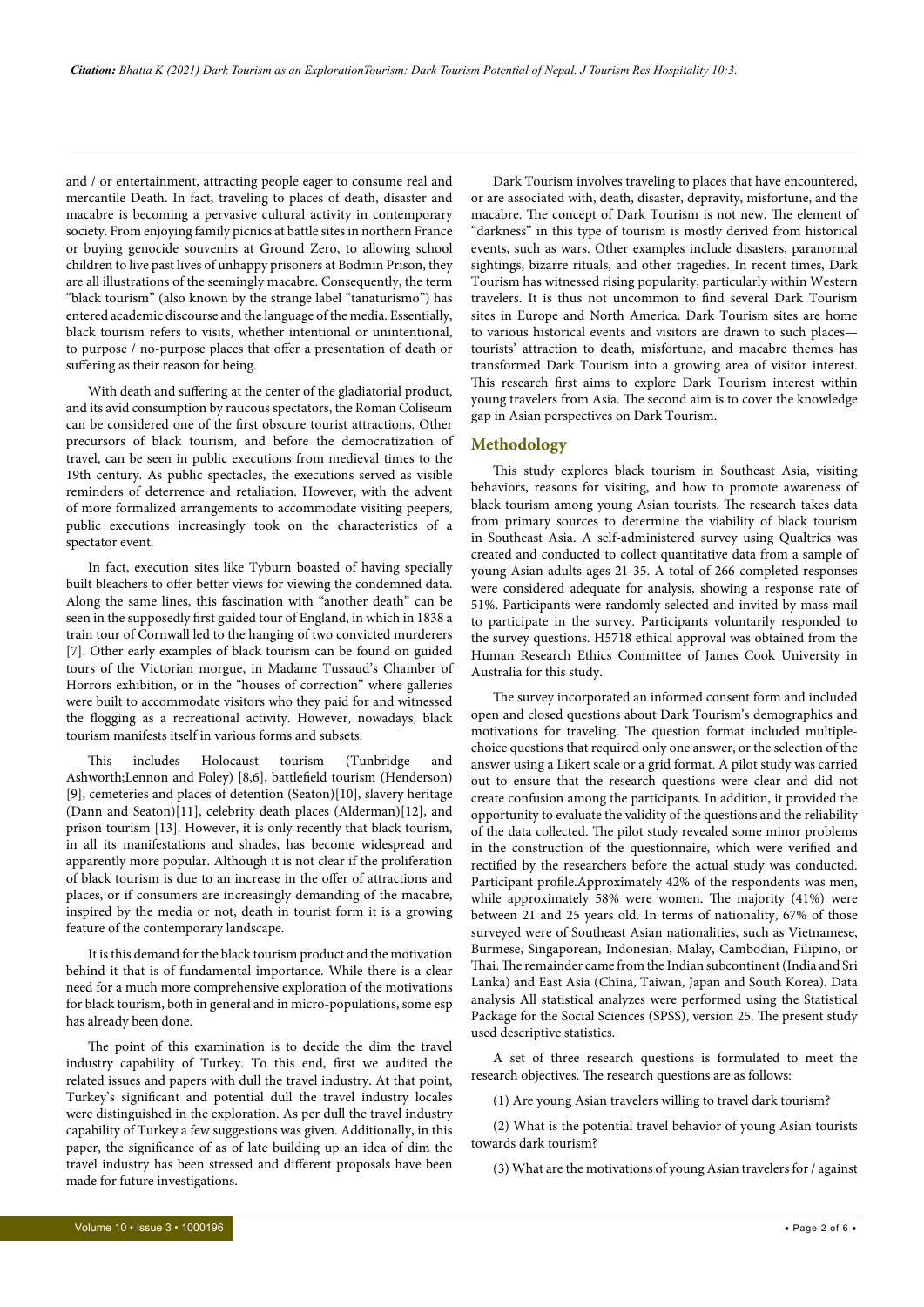#### black tourism?

This article was organized into four sections: the first section describes the topic and structure of the article; the literature review section presents the current body of knowledge in the area, discusses the motivations of black tourism, travel behavior in relation to black tourism, and awareness and promotion of black tourism. The following section describes the study objectives and methods used; The next section analyzes the results and discusses the will to travel to black tourism, travel behaviors, motivations and reasons to avoid black tourism; and the final section presents implications - theoretical and practical - and conclusions.

Dark tourism Dark tourism is not a new concept and is generally related to historical events, including battles, sacrifices, public executions, and death. Black tourism was first defined in the late 1990s. In particular, Foley and Lennon [4] observed that dark tourism involves the display and consumption of actual and commercialized sites of death and disaster by visitors who they want to experience the reality of these and their relationship with the atrocities (Yoshida, Bui and Lee, 2016). These places can include places where celebrities or various people died; Rojek (1991) called these places "black spots". In a separate project, Seaton [14] explored the term "thanatopsis" (or contemplation of death) and how it motivates black tourism.

Dark Tourism places can be classified according to various broad themes, such as warfare, history, bizarre traditions, disasters, natural disasters, the paranormal, poverty, and other tragic events and things of a macabre nature (Tan & Lim, 2018). In short, such places are generally associated with death and misfortune (Reid, 2016). These perspectives and definitional frameworks underlie current understanding of Dark Tourism and make potential Dark Tourism locations more easily identifiable. For the purpose of this study, Dark Tourism is operationalized based on the previous literature as "the act of traveling to places associated with the underlying themes of death, misfortune, and anything else of a macabre nature."

#### **Literature Review**

Rachael Raine [15] in her study on dark tourists affirms that tourists can be identified from the darkest to the brightest depending on the type of places they like to visit and their motivating factors for it. He even identified nine types of dark tourists in his office.

Philip Stone [16] in his study referred to black tourism as Thana tourism and also mentions that it is the act of tourists visiting places that are linked to death, disasters and other similar acts that tend to attract attention. It further states that despite the amount of literature present and the growing attraction of visitors, the study is still in its early stages. The author also offers a critical view of the Thana Tourism Grant.

Jeffery Podoshenin his article examines the motivational consumption of black tourism for tourists. It gives us a mixed approach and tracks the motivations of black tourism specifically related to the "blackpackers" and also takes into account the fans of the musical performance of the black band.

Motivations for black tourism Motivation can be defined as the internal driver of human behavior that pushes an individual in a certain direction and explains why and how human behavior is activated and directed. Motivation is a very broad topic, with multiple dimensions, of a dynamic nature, especially in the context of tourism, since it drives the desire of tourists to get away from their daily lives, thus creating

the demand for tourism. Understanding the specific motivation of tourists is critical to planning better products and services, promoting effective marketing, and developing tourist attractions, and research can help clarify and establish this relationship. Researchers have developed various classifications and models to explain the reasons for long-term travel.

These classifications and structures are primarily based on principles from social psychology and sociology, such as Maslow's hierarchical needs theory, which paved the way for the Travel Career Ladder and other similar approaches. Implicit and explicit applications of Maslow's theory have also been proposed to define internal or external stimulants for the motivation to travel. One of the most cited theories of motivation is the push and pull theory, which illustrates that motivation can be divided into push and pull factors. The motivation to push comes from intrinsic psychological motivators, while the motivations to pull are extrinsic to the destination and attract tourists to the attraction. Among the many theories about travel motivation that have been developed so far, the push and pull theory has been most widely discussed in the tourism literature. The motivating factors for pushing are considered important to explain the factors at the individual level and the desire to travel, while the motivating factors for pushing are used to explain the factors and characteristics of the destination level of a tourist destination.

Driving factors include the need to escape, rest, relax,selfdevelopment, and adventure; however, pull factors include attributes of the destination, such as attractions, nature, culture, and local activities. This article focuses on push-pull theory in the context of dark tourism. A review of the existing literature reveals a series of motivations to push and pull towards black tourism. There may be several relevant drivers in the context of black tourism; however, the literature shows that there are some that are more attractive, such as thrill-seeking, memory, death and dying, education and experience. The search for emotions is derived from the consequences of curiosity and the search for novelties, so that the tourist "can implicitly take meanings of mortality from his visit" to learn and obtain new experiences and knowledge [17]. Some tourists are motivated by dark experiences and in search of emotions.

#### **Special Interest Tourism**

It is acknowledged that it is difficult to characterize unique intrigue the travel industry in a way adequate to scientists over the range of the travel industry fields and exploration draws near [18]. Corridor and Weiler [19] proposed unique intrigue the travel industry to happen when "voyager's inspiration and dynamic are essentially dictated by a specific uncommon enthusiasm with an attention either on the exercises or objections and settings". Exceptional intrigue the travel industry is inverse of mass the travel industry with the attention on kinds of the travel industry that can possibly fulfill the explorers, covering provincial the travel industry, social and legacy the travel industry, experience the travel industry, and celebration and occasion the travel industry [20].Unique intrigue the travel industry covers agribusiness, engineering, workmanship, fowl watching, fishing, botanic, music, golf, history, show, photography, safari, plunging, training, tasting wine so on [21]. In late year voyaging objections (war front lines, jails, massacre territories, cataclysmic event, and so on) where sightseers have sentiments of death, agony and misery has expanding fame. It is conceivable to include these objections in exceptional intrigue the travel industry objections [22].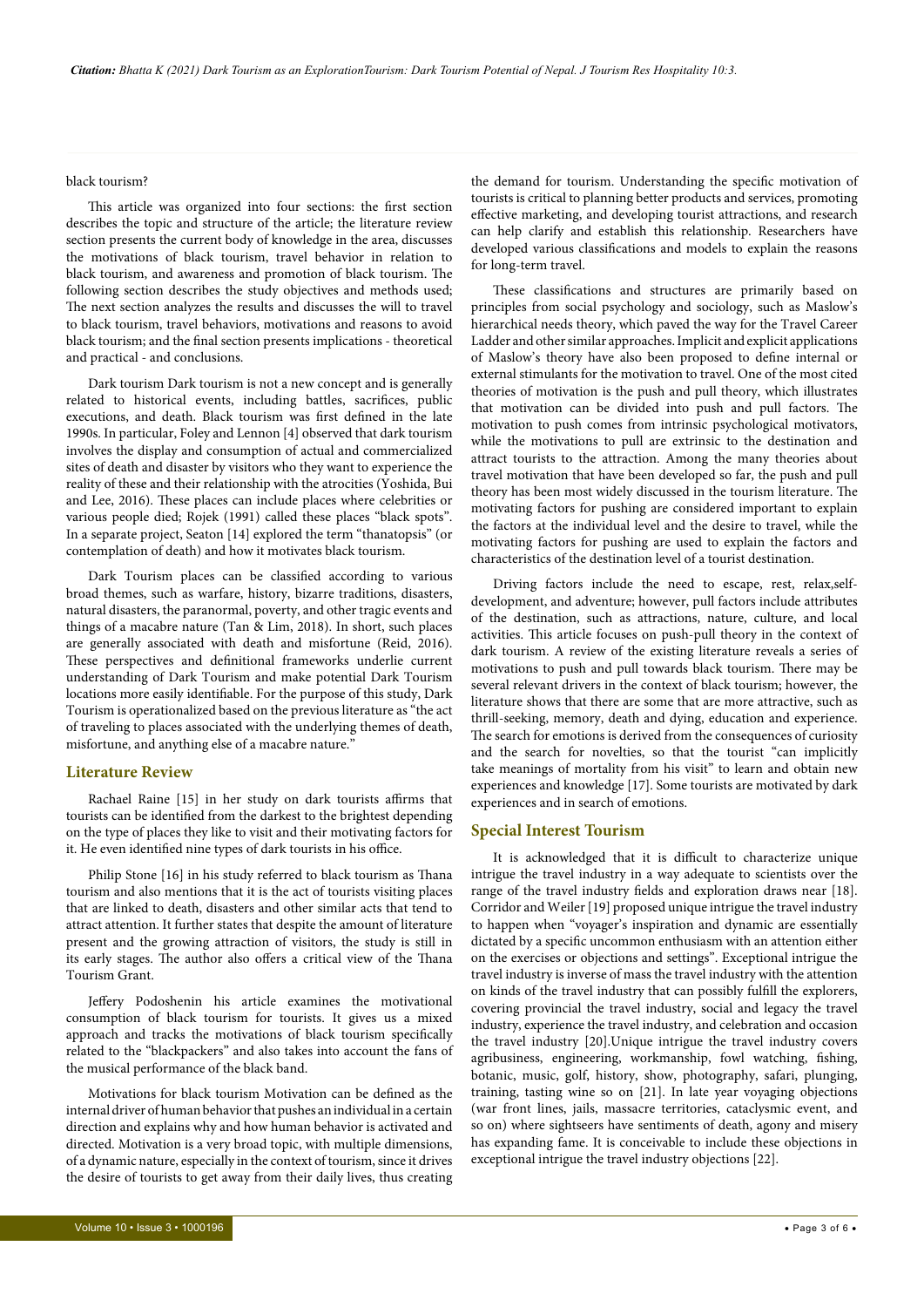#### **Dark Tourism as Special Interest Tourism**

There is no all around the world acknowledged structure of dull the travel industry, and worldwide acknowledged meaning of dim the travel industry. Nonetheless, there has been an expanding consideration among researchers to utilize dull the travel industry as an examination region. For example, Lee et al. [23] examine dull the travel industry inside a harmony worldview among North and South Korea. Seaton (2009) distinguished how dull the travel industry objections might be overseen and infers that dim the travel industry objections are interesting spots whose developmental decent variety and nature request administrative systems that not the same as other the travel industry objections. Then again, Sharpley and Stone [5] tended to introductions of misfortune and found dull the travel industry understanding inside a calculated structure and the commodification of recognitions.

Tourism; therefore, historical or morbid curiosity and documenting should attract these tourists to visit Dark Tourism sites. Remembrance, the second factor, is defined as remembering events from the past in the present, at not only the family but also the national level. Some events related to death have a special place in time and history. Another argument for remembrance is the need for identification. Human identity is related with remembrance, which is the fundamental assumption for going through life and interacting with others so that it is more indirectly reflected in the perspective of "personality," as well as directly reflected in one's mind. For example, Stone of Remembrance (Remembrance Day) in Melbourne is celebrated at 11.00 am on November 11 annually. Another push factor is Death and Dying, and tourists may be interested in traveling to sites related to this push factor due to an interest in the outcome of death. As Gaya noted,"interest in and meditation on [death is] seen as normal or even a moral requirement".

Education is listed as another important push motivation. Many Dark Tourism attractions are aimed at educating people about the past, such as the reasons behind unfortunate events or how victims coped with them. Tourists may be driven to understand the "legitimacy of event and the need to acknowledge the truth of the actual existence of a person or place". Finally, the fifth factor, Experience, enables tourists to understand the inequities of human life due to natural disaster or economic crisis. Many people living in, for instance, South African countries are extremely poor and face difficulties even surviving. They require several forms of social, physical, and psychological aid.

Thus, experiencing their lives could be a push motivation for some. A review of the most prominent pull motivation factor for Dark Tourism shows that history, cultural heritage and identity, location and artifacts/ exhibits are some of the most important pull factors. History provides a link to the past that enables people to understand their own lives. Each generation creates social memories through complex processes which involve the selection and articulation of information. For example, visitors to war sites and disaster locations are creating social memory. Memorials or other historical places, paired with information and visual evidence, may provide valuable lessons and experience for newer generations. Cultural Heritage and Identity is identified as the second factor. It is linked to history, but is presented as an independent pull factor. It can be defined as inherited traditions, monuments, objectives, and culture, while identity is related to "sympathy, race, and religion" in human society. Tourists who visit Dark Tourism attractions may identify with travel to encounters of spots related with death is anything but a recently

risen wonder [17].

The term dull the travel industry was first instituted by Foley and Lennon [4]. Not with standing, Rojek [25] first introduced the idea of dull objections with the idea of 'Square Spot' or "the touristic improvements of grave locales and destinations in which VIPs or huge number of individuals have met with abrupt and rough demise". Then again, Blom [26] who characterize 'sullen the travel industry' as the travel industry that centers on abruptly passing and which rapidly pulls in various of individuals. Seaton [14] talks about that dim the travel industry has a long history, rising structure what he alludes to as a 'thanatoptic the travel industry' that goes back to Middle Ages yet that heightened during the late eighteenth and mid nineteenth hundreds of years with visits to, for example, the war zone of Waterloo.

There are numerous dim the travel industry objections everywhere on over the world. Therewithal, Turkey has some dim the travel industry objections and attractions. Nonetheless, the capability of dull the travel industry destinations in Turkey has not very much perceived at this point. In this paper we will talk about dim the travel industry locales and attractions having the most traveler capability of Turkey.

What makes Nepali art so distinctive that we need to study it thoroughly, and how can studying art history benefit every Nepali, no matter their career?

Art is an expression of human thought onto a physical medium; history refers to a scientific study of the past. Art history looks at past human endeavors through the lens of visual expressions. Be it terracotta figurines, stone sculptures, woodcarvings or paintings, art history interprets these works relative to the political, economic, and philosophical atmosphere of a particular time.

Nepali art is diverse and complex. Traditional art here includes intricate floral patterns, mythical beings, and the complex fusion of Hindu, Buddhist, and indigenous elements using various materials like wood, stone, metal, and cloth. Even a small temple often contains struts, tympanums, and door façades with many details like stylised lotus blooms**,**  Makara (a mythical aquatic beast), gryphons, lions and multi-armed deities. Hindu temples such as the Krishna Mandir and Pashupatinath and Buddhist sites such as Swaya bhū and Vajrayoginī are like open-air museums for ancient and medieval art and architecture.

The distribution of Nepali art in the three cities of Kathmandu, Bhaktapur, and Patan among other regions throughout the hills and Himalayas is a reminder of the country's glorious past. Wang Hwang Tse, a 7th-century Chinese traveller on his way back to China from India described the court of the Nepali ruler A śuverman as water emerging from gilt copper dragons, impressive gold-plated copper roofs and the king wearing a pendant bearing a golden Buddha image.

Much later the few Europeans like Gustav Le Bon and Henry Ambrose Oldfield who arrived here in the 19th century held Nepali art in such high regard that they filled entire volumes with sketches of temples, squares, and sculptures. More recently, scholars like Waldschmidt, Mary Slusser, and Pratapaditya Pal have widely written about and exhibited hundreds of Nepali works of art in museums all over the world.

In spite of its popularity internationally, Nepali art and art history does not seem to offer much of a career in Nepal's context. People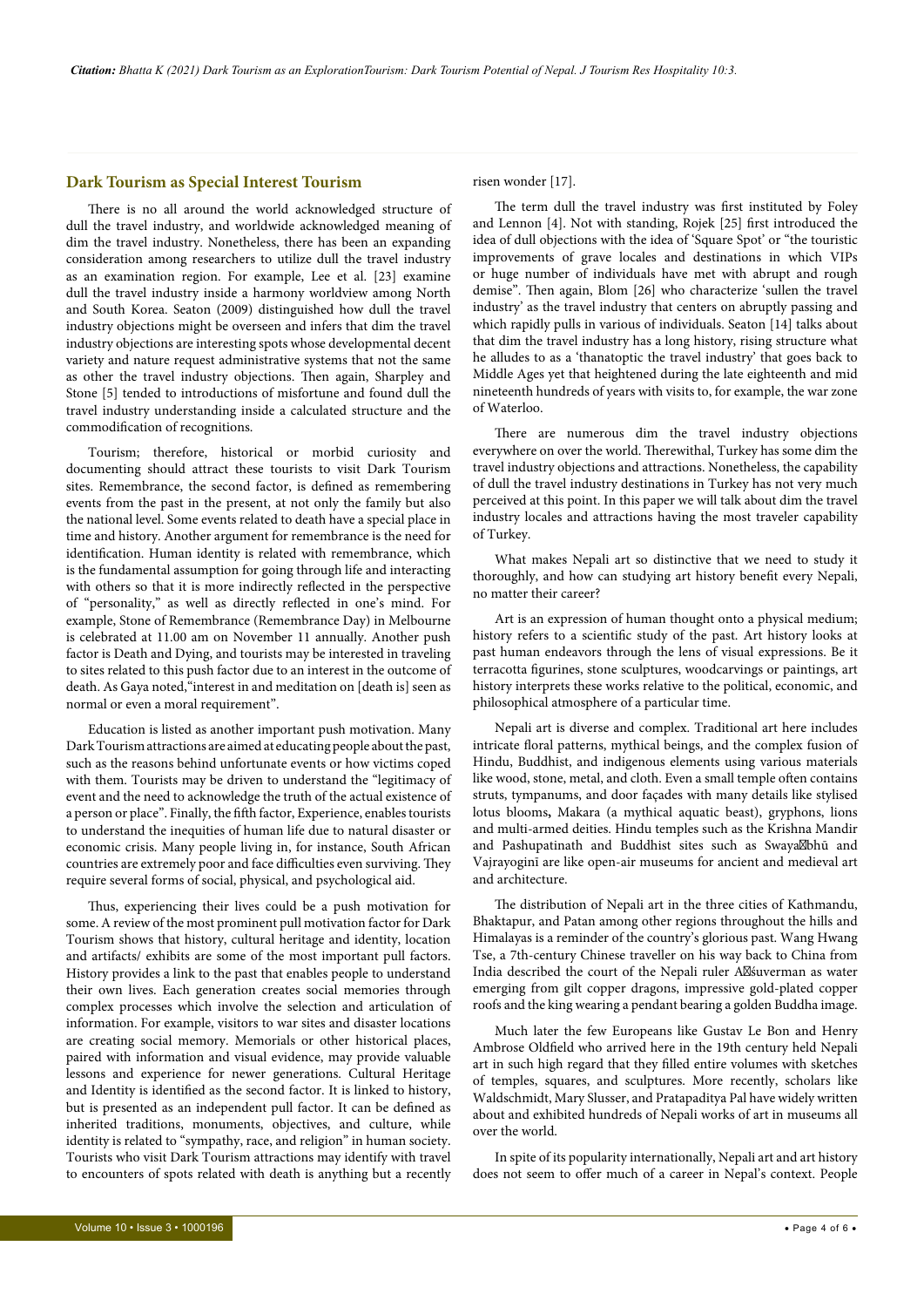would argue—why forego professions like engineering, medicine or banking in favour of a discipline that seems limited to only connoisseurs? But three key points can be highlighted here. First, art history borders multiple disciplines like anthropology, material science, conservation studies, economics, and political science. This could lead to unique careers in research, heritage conservation/ restoration, tourism, or heritage-based policy making—all of which have a high scope considering Nepal's rich background.

Second, knowing a region's art history allows us to see the similarities and connections among different cultures. For example, in the early Christian Era, Asia and Europe were connected by the Silk Route, which was famous for trading silk, spices, and precious metal. Through this route, Indian and Indo-Greek art spread across Central, East and South Asia. Gandhāra, in present-day Northern Pakistan, was a hub where Greco-Roman, Indian and Chinese cultures flourished together, as evidenced by the distinctive Buddhist images found there. Such historic ties help establish common grounds that are essential for diplomacy.

Lastly, sound knowledge of art history can help promote Nepal's ancient and medieval heritage internationally, augmenting its tourism economy. In 2017 two European art centers, France and Italy, brought in over \$100 billion through tourism. France alone recorded over 1 million museum visits in 2011. In comparison, Nepal' entire tourist foreign tourist count for 2018 was just over 1 million. Therefore, Nepali museums and cultural heritage sites need more expertise and warrant management from well-trained art historians to take cultural tourism to a much better position.

Furthermore, an art historian doesn't just write about topics that become textbook material—they can also bring about social change and influence local economies. For instance, the late Dina Bangdel, throughout her career as an art historian and as a professor at Virginia Commonwealth University, exposed the works of new and old Nepali artists. Her work became instrumental in promoting the dying traditional craftsmanship and giving it a much-needed revival. She kept lobbying bring back stolen Nepali art treasures.

Another critical spokesperson for Nepal's tangible and intangible heritage was the late archaeologist and art historian, Sukra Sagar Shrestha. He tirelessly documented thousands of art objects before and after the 2015 earthquake. He encouraged young artists, conservators, writers and researchers. The 33 feet tall megalithic Manjushrī statue, a major tourist attraction in Chobhār, is a testament to his advocacy.

A good art historian can be an ambassador for Nepal on the world stage. Their writings and efforts can carry a lasting impression of the country's reputation. Their job is not limited to scholarly circles and aficionados but also can drive a significant economic sector. Art history can remind the world that Nepal is not only about the green hills and high mountains but also about some of the most beautiful creative works made by human hands.

Dark tourism covers battlefields, zones of assassinations and terrorist attacks, dungeons, areas of genocide or zones of disasters. Dark tourism is a special interest tourism in which visitors or tourists unwittingly participate. Attracting factors of dark tourism is different from other types of special interest tourism. Recently, the attractiveness of dark tourism is increasing because an experience of dark tourism is unusual. However, awareness of dark tourism in Turkey is lower than other countries. Wherever you can go in the world, dark tourism sites and attractions can be found. Thus, dark

tourism as special interest tourism should be added tourism plans in order to develop tourism and gain competitive advantage in Turkey.

When it comes to issue of dark tourism in Turkey, Turkey has many dark tourism attractions and sites such as Ulucanlar Prison Museum, Dolmabahce Palace, Gallipoli, Afyon: Cemeteries, Mausoleums, Van Earthquake Museum, so on. As seen, Turkey has a great opportunity to develop dark tourism and gain competitive advantage amongst rival destinations of Turkey. However, development and interpretation of these sites and attractions should be sustainable in order not to damage these sites. Advertisement need to be done by Ministry of Culture and Tourism, and local governments to increase awareness of visitors and tourists. Also, tour operators play a significant role to use dark tourism potential of Turkey. They should add these important dark tourism sites in their tour routes.

Briefly, this paper planned a preview study for dark tourism experiences in Turkey, providing some of significant knowledge for future research of dark tourism. This paper has relevance to increasing awareness of dark tourism sites, providing some evidence about dark tourism experiences. An empirical research on one of dark tourism attraction of Turkey may aid management and development of dark tourism sites and attractions to create effective sites by understanding the benefits obtained by travellers to a site.

By this research study it has been stated that there is lack of awareness amongst Indian tourists with regards to dark tourism and tragic sites. People take a place of tragic accidents as a tourist spot and are not aware of the consequences that they can face in those sites. People should not take tragic sites as a leisure place for tourism instead they should be aware of the actions taken place in that area. People feel there is lack of transport going to that place. So they should be made aware of the consequences that they can face in that places or else it can harm their life in various ways that can lead to disrespect of the sites of importance. These tragic sites lose their importance as people tend to take and spend leisure time in such places which can harm they should maintain a decorum of silence and peace at its best instead of making those sites places of leisure.

### **Conclusion**

The current research demonstrates that Dark Tourism has market potential in Southeast Asia amongst young South and East Asian tourists. A large percentage of youths seemed to be willing to travel for Dark Tourism, but only when it is within their home country for four days or less at a cost of up to \$500. However, these findings are only applicable for certain categories of potential Dark Tourism attractions based on select motivations. The study shows that young Asian tourists prefer to visit Dark Tourism places that are historic. These include sites that are renowned for historical events such as wars, or related to warfare. The results also reveal that tourists are motivated by experience, history, education, culture and identity, and site/location, in the order of importance, when it comes to Dark Tourism travel. On the other hand, 'personal fear' emerged as the prime reason for not to engage in Dark Tourism travel. The success of Dark Tourism in Asia could be established by generating awareness and promotion of Dark Tourism with young Asian tourists via personalized communication channels such as social media and travel blogs. Overall, the current study may provide deeper insights to marketers for targeting tourists, especially when applying tourism-promoting strategies to increase awareness of Dark Tourism destination in South and East Asian countries.